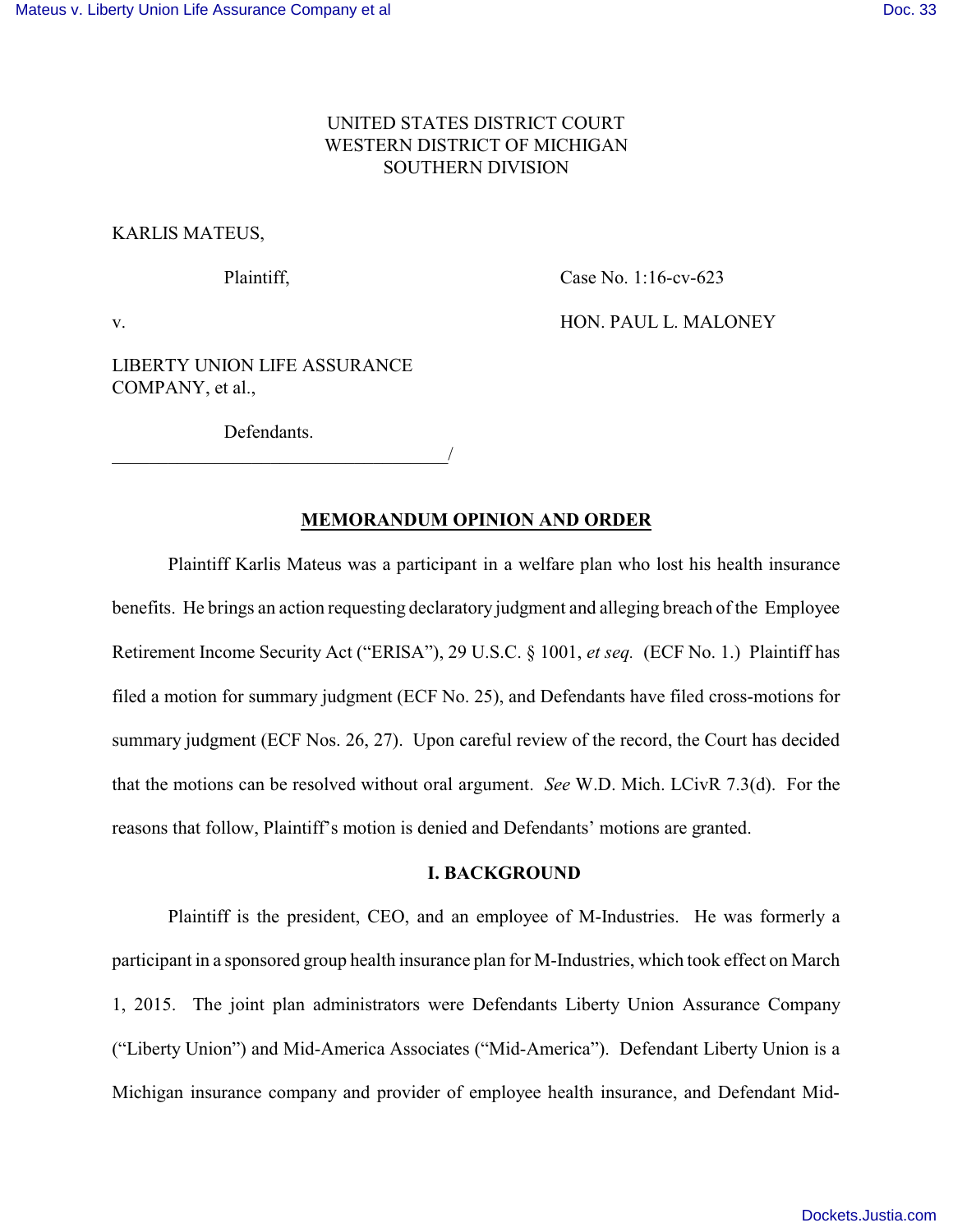America is a third-party administrator of Liberty Union's insurance plans. The plan contract required participants to pay monthly premiums to continue coverage, which were due on the first of the month. The plan provided:

A grace period of 31 days, without interest, is allowed for payment of each monthly Plan billing statement including excess loss premium (except the first Plan month) during which coverage under the Plan shall remain in force. Coverage may terminate prior to the end of the grace period by the Plan Sponsor giving at least 31 days advance written notice of cancellation to the Administrator. Unless the Plan Sponsor notifies the Administrator in writing, failure by the Plan Sponsor to pay as billed within the Grace Period will cause this Plan to terminate retroactive at the end of the Grace Period. Coverage under the Plan will terminate on the last day of the month preceding the date the monthly Plan billing statement is due and unpaid. The Plan termination date will be pro-rated for any coverage adjustments in effect prior to the termination date of the Plan.

(Def.'s Mot. for Summ. J. Ex. B, ECF No. 26-1, PageID.512.)

On November 16, 2015, Liberty Union sent Plaintiff a bill for December's coverage, noting a due date of December 1, 2015, and that "coverage will terminate if full payment is not received before the end of the 31 day grace period. The grace period begins on the payment due date." (*Id.* at Ex. C, ECF No. 26-5, PageID.521.) On December 21, 2015, Liberty Union sent a notice to M-Industries that it had not received payment for the November 16 invoice and that "payment must be received in our office within 31 days of the due date or your coverage will terminate." (*Id.* at Ex. D, ECF No. 26-6, PageID.522.) Ten days later, M-Industries' insurance agent, Sarah Hall, emailed CoreySwiftney, who provided accounting services and bill payment for M-Industries, to inquire into whether the premium payment had been made because the grace period was about to expire. (*Id.* at Ex. E, ECF No. 26-7, PageID.523.) Swiftney responded at 3:10 P.M. on the same day, indicating that he was "ready to make the payment now but no one at the company answer[ed]." (*Id.*) Because Liberty Union did not receive the premium payment during the 31-day grace period, it sent a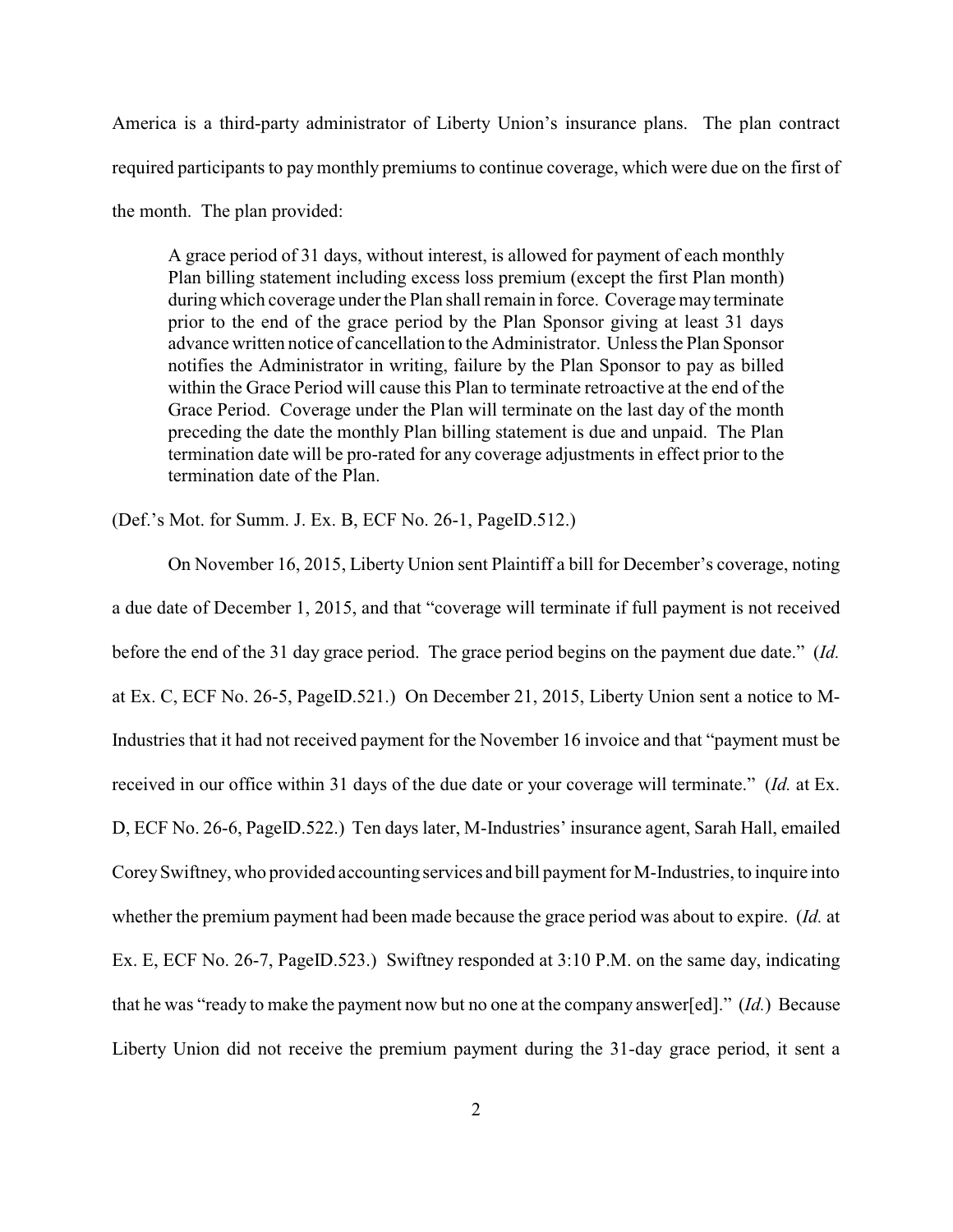termination notice to Swiftney on behalf of M-Industries on December 31, 2015, indicating that coverage was retroactively terminated effective at midnight on November 30, 2015. (Ex. G, ECF No. 26-9, PageID.527.)

On January 4, 2016, Brian Boyer, an employee at Liberty Union, responded to Swiftney that Liberty Union could not accept payments by phone and would only accept payment by check. (*Id.* at Ex. F, ECF No. 26-8, PageID.526.) Swiftney sent the check for the December premium on January 5, 2016, and the following day, Liberty Union received the payment. On January 8, 2016, LibertyUnion notified M-Industries and Swiftney that the request for Plaintiff's reinstatement under the plan was rejected and returned M-Industries' check for the untimely December premium payment. (*Id.* at Ex. H, ECF No. 26-10, PageID.528.)

# **II. LEGAL FRAMEWORK**

Summary judgment is appropriate only if the pleadings, depositions, answers to interrogatories and admissions, together with the affidavits, show there is no genuine issue of material fact and that the moving party is entitled to judgment as a matter of law. Fed. R. Civ. P. 56(c); *Tucker v. Tennessee*, 539 F.3d 526, 531 (6th Cir. 2008). The burden is on the moving party to show that no genuine issue of material fact exists, but that burden may be discharged by pointing out the absence of evidence to support the nonmoving party's case. *Bennett v. City of Eastpointe*, 410 F.3d 810, 817 (6th Cir. 2005) (quoting *Celotex Corp. v. Catrett*, 477 U.S. 317, 325 (1986)). The facts, and the inferences drawn from them, must be viewed in the light most favorable to the nonmoving party. *Anderson v. Liberty Lobby, Inc.*, 477 U.S. 242, 255 (1986) (quoting *Matsushita Elec. Indus. Co. v. Zenith Radio Corp*., 475 U.S. 574, 587 (1986)).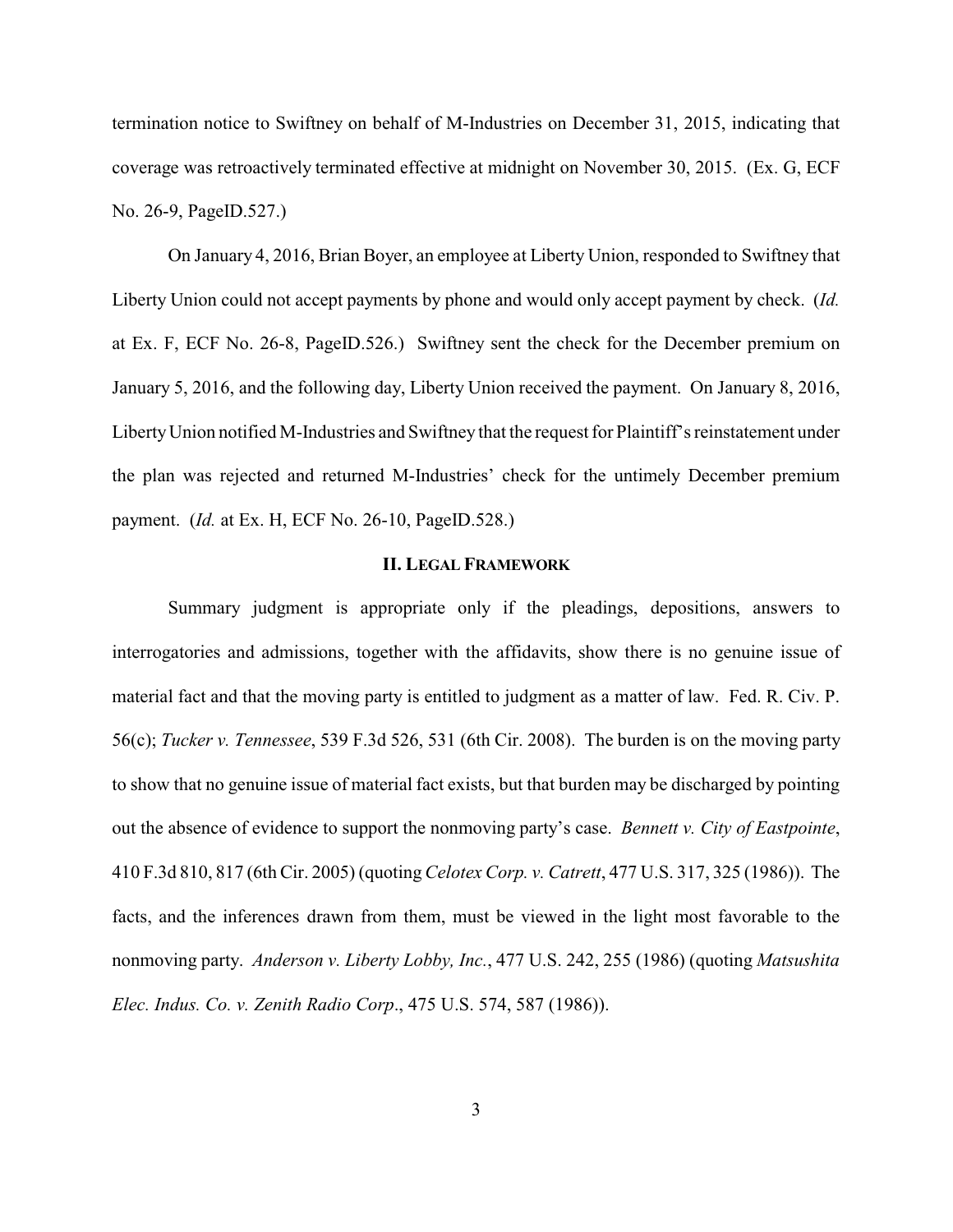Once the moving party has carried its burden, the nonmoving party must set forth specific facts, supported by evidence in the record, showing that there is a genuine issue for trial. Fed. R. Civ. P. 56(e); *Matsushita*, 475 U.S. at 586. The question is "whether the evidence presents a sufficient disagreement to require submission to the jury or whether it is so one-sided that one party must prevail as a matter of law." *Anderson*, 477 U.S. at 251–52. The function of the district court "is not to weigh the evidence and determine the truth of the matter but to determine whether there is a genuine issue for trial." *Resolution Trust Corp. v. Myers*, 9 F.3d 1548 (6th Cir. 1993) (citing *Anderson,* 477 U.S. at 249).

### **III. ANALYSIS**

### **A. ERISA Standard of Review**

The Sixth Circuit "has repeatedly held that the appropriate determination in reviewing the decision of a plan administrator with respect to a claim for benefits is whether the decision was arbitrary, capricious, made in bad faith or otherwise contrary to law."*Daniel v. Eaton Corp.*, 839 F.2d 263, 267 (6th Cir. 1988). This standard of review is applied to these cases "in order to avoid 'excessive judicial interference with plan administration.'" *Id.* (quoting *Cook v. Pension Plan for Salaried Employees*, 801 F.2d 865, 870 (6th Cir. 1986)). "By upholding the decisions of an administrator that are rational in light of the plan's provisions and thus not arbitrary or capricious, the courts contribute to consistency and fairness in plan administration." *Id.*

#### **B. Motions for Summary Judgment**

Plaintiff seeks declaratory judgment that Liberty Union's interpretation of the welfare plan is erroneous. Plaintiff argues that there is no genuine dispute that Defendants wrongfully terminated his insurance coverage before the end of the 31-day grace period in breach of ERISA. (Pl.'s Mot.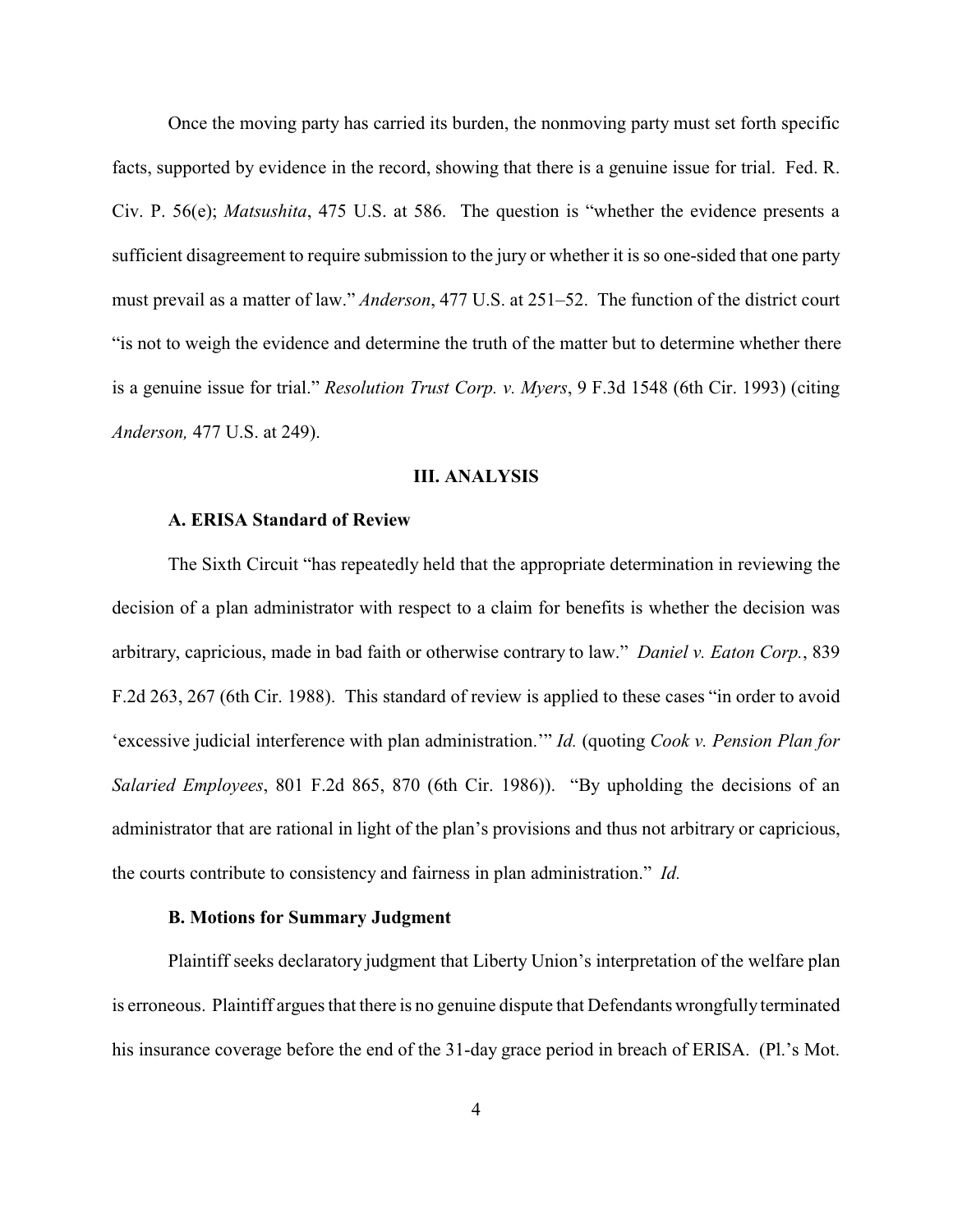for Summ. J. 7, ECF No. 25, PageID.86.) Plaintiff notes that the plan does not specify how the 31 days should be calculated. (*Id.*) As a result, Plaintiff contends that federal common law rules should control how to calculate the time by following the process laid out in Federal Rule of Civil Procedure 6. Under Rule 6, the Court should "exclude the day of the event that triggers the period" and "count every day, including intermediate Saturdays, Sundays, and legal holidays," and "include the last day of the period, but if the last day is a Saturday, Sunday, or legal holiday, the period continues to run until the end of the next day that is not a Saturday, Sunday, or legal holiday." FED. R. CIV. P. 6. Because the 31-day grace period ended on January 1, 2016, a legal holiday, Plaintiff argues that he had until the next business day, January 4, 2016, to make a payment within the grace period.

Plaintiff also alleges that, because the group health plan was an "employee welfare benefit plan" and "welfare plan" that was established or maintained by an employer for the purpose of providing for its participants or their beneficiaries medical benefits, it is subject to ERISA. *See* 29 U.S.C. § 1002(1)(A). Plaintiff argues that, by violating the terms of the plan, Defendants also breached ERISA.

Defendants argue that, under the plain language of the plan, Plaintiff needed to pay his premium within the 31-day grace period. Because Plaintiff failed to make a timely payment, his coverage lapsed. Defendants contend that, regardless of whether the Court interprets the 31-day period language to end on January 1, 2016, or applies Rule 6 to conclude that the grace period ended on January 4, 2016, Plaintiff failed to timely pay his December premium. Liberty Union did not receive the payment until January 6, 2016, so Defendants assert that there is no actual controversy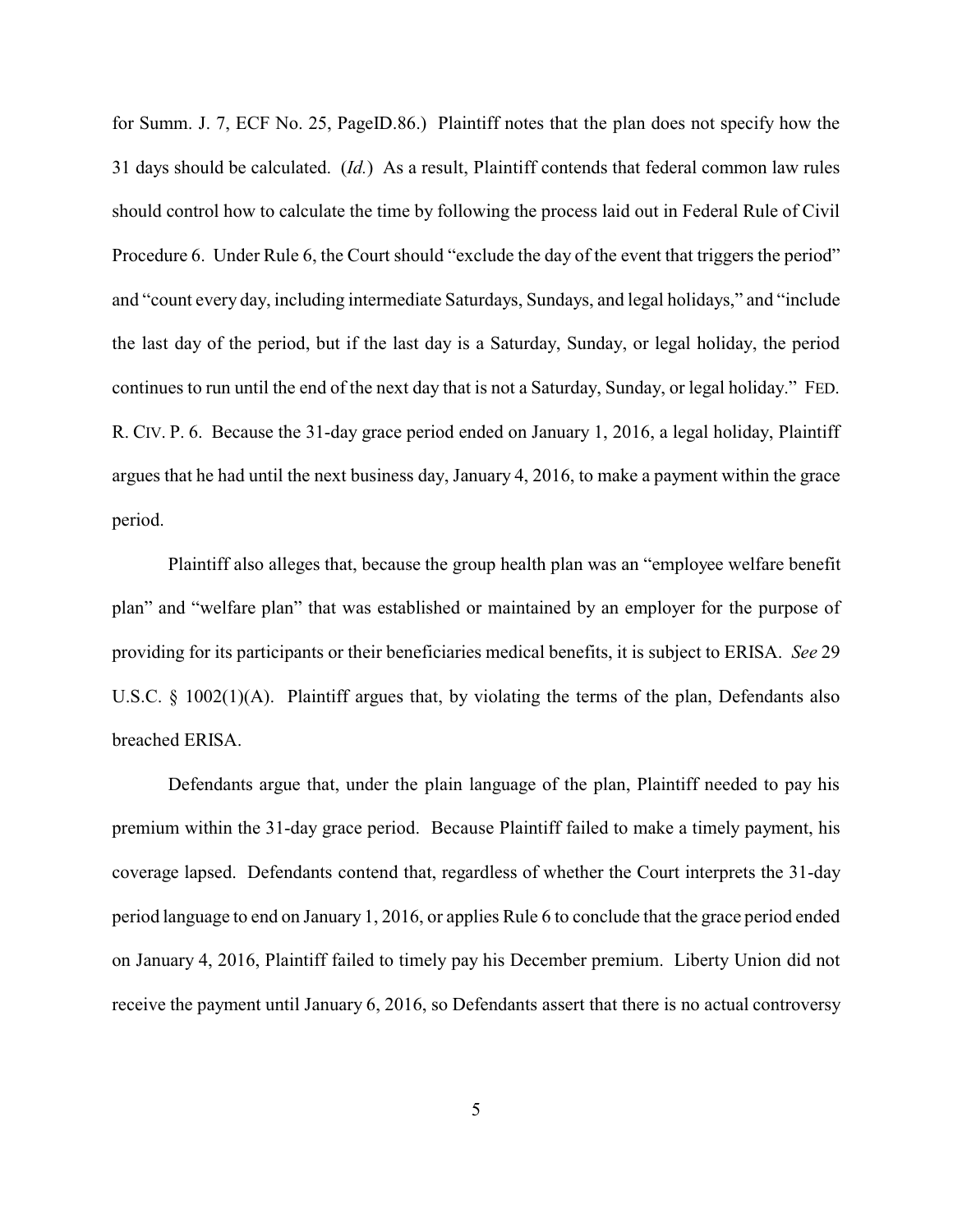meriting declaratory judgment. Likewise, Defendants argue that there was no breach of ERISA or the plan when Liberty Union terminated Plaintiff's coverage.

The Court agrees. Regardless of whether the grace period ended on January 1, 2016 or January 4, 2016, it is undisputed that Defendants did not receive payment until January 6, 2016. Although Plaintiff alleges that attempts were made, and rejected, to pay over the phone on December 31, 2015, Swiftney indicated that all payments to Liberty Union for the health insurance premiums were previously made through bill.com. (Def.'s Mot. for Summ. J. Ex. A, ECF No. 26-3, PageID.353.) Switfney did not attempt to pay for the December premium through bill.com. And he waited to overnight a paper check to Liberty Union until January 5, 2016. He admitted that he did not know why he did not overnight a check on January 4, 2016 after receiving the email from Boyer indicating that payment was not accepted over the phone. (*Id.* at PageID.371-72.) He also admitted that he did not know why he did not overnight a check on December 31, 2015. (*Id.* at PageID.372.) Thus, there is no genuine dispute of material fact—Defendants did not receive payment for the December premium during the 31-day grace period. In light of the plan's provisions, it was rational for the plan administrator to retroactively cancel the policywhen payment was not received during the grace period. (*See* Def.'s Mot. for Summ. J. Ex. B, ECF No. 26-1, PageID.512.) Accordingly,